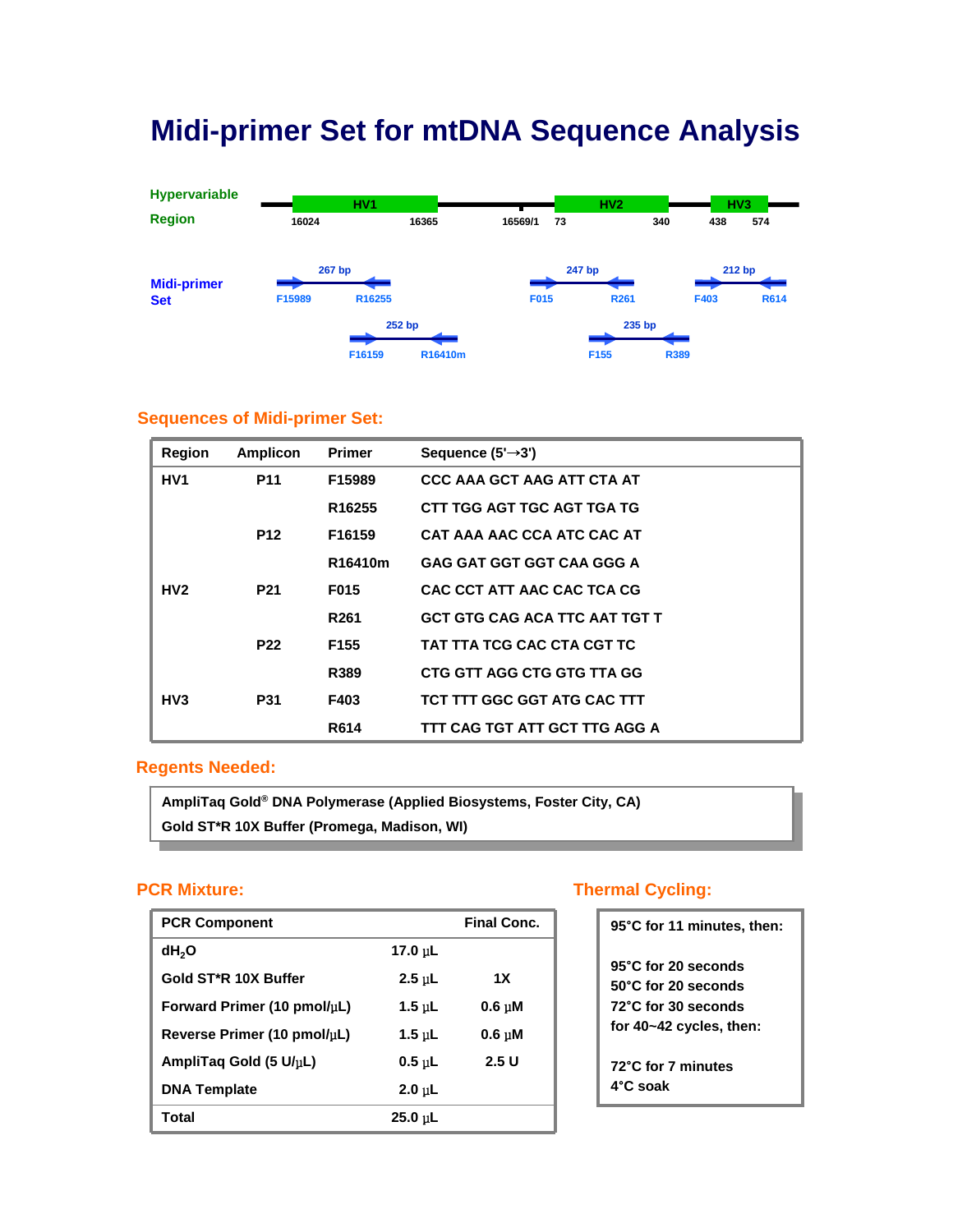# **Mini-primer Set for mtDNA Sequence Analysis**



### **Sequences of Mini-primer Set:**

| Region          | <b>Amplicon</b> | <b>Primer</b>      | Sequence $(5' \rightarrow 3')$    |
|-----------------|-----------------|--------------------|-----------------------------------|
| HV1             | M <sub>11</sub> | F15989             | <b>CCC AAA GCT AAG ATT CTA AT</b> |
|                 |                 | R <sub>16153</sub> | CAG GTG GTC AAG TAT TTA TGG       |
|                 | M12             | F16088             | TGT ATT TCG TAC ATT ACT GC        |
|                 |                 | R16233             | TGA TAG TTG AAG GTT GAT TGC TGT   |
|                 | M <sub>13</sub> | F16159             | CAT AAA AAC CCA ATC CAC AT        |
|                 |                 | R16322m            | TGG CTT TAT GTA CTA TGT ACT G     |
|                 | M14             | F16258             | ACC CCT CAC CCA CTA GGA TA        |
|                 |                 | R16410m            | <b>GAG GAT GGT GGT CAA GGG A</b>  |
| HV2             | M21             | F034m              | <b>GGG AGC TCT CCA TGC ATT T</b>  |
|                 |                 | R <sub>187</sub>   | CGC CTG TAA TAT TGA ACG TA        |
|                 | M22             | F <sub>120</sub>   | CGC AGT ATC TGT CTT TGA TTC C     |
|                 |                 | R <sub>285</sub>   | GTT ATG ATG TCT GTG TGG AA        |
|                 | M23             | F <sub>220</sub>   | TGC TTG TAG GAC ATA ATA AT        |
|                 |                 | R389               | CTG GTT AGG CTG GTG TTA GG        |
| H <sub>V3</sub> | M31             | F403               | TCT TTT GGC GGT ATG CAC TTT       |
|                 |                 | R568               | GTG TCT TTG GGG TTT GGT TG        |
|                 | M32             | F456               | <b>CCC CTC CCA CTC CCA TAC T</b>  |
|                 |                 | R614               | TTT CAG TGT ATT GCT TTG AGG A     |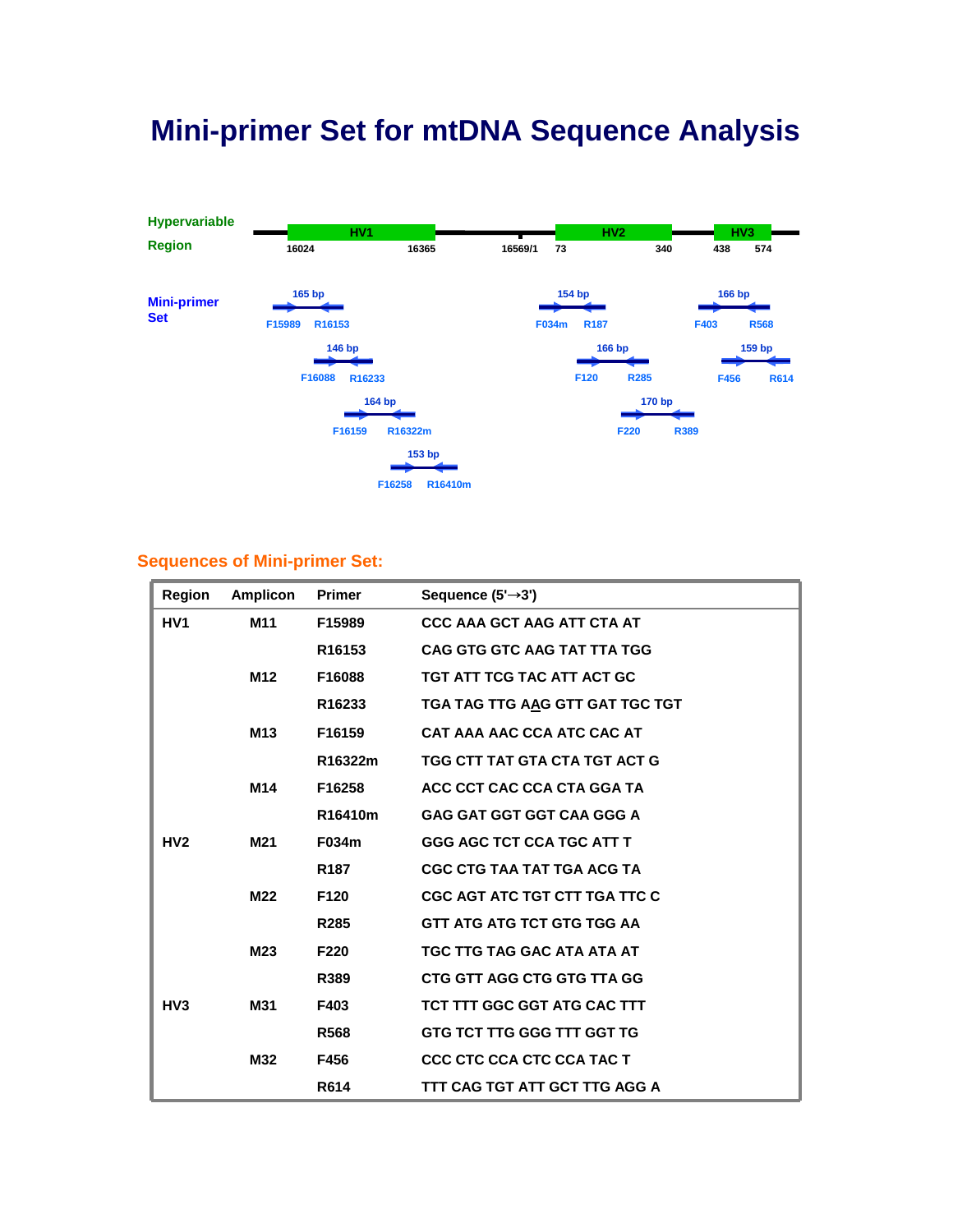# **Additional Primer Set for mtDNA Sequence Analysis**



### **Sequences of Additional Primer Set:**

| Region          | <b>Amplicon</b> | <b>Primer</b>      | Sequence $(5' \rightarrow 3')$   |
|-----------------|-----------------|--------------------|----------------------------------|
| HV1             | M <sub>12</sub> | F16097             | TAC ATT ACT GCC AGC CAC CA       |
|                 |                 | R <sub>16233</sub> | TGA TAG TTG AAG GTT GAT TGC TGT  |
|                 | M <sub>13</sub> | F16159             | CAT AAA AAC CCA ATC CAC AT       |
|                 |                 | R16304             | ACT GTT AAG GGT GGG TAG GT       |
|                 | M14             | F16247             | ACT CCA AAG CCA CCC CTC A        |
|                 |                 | R16410m            | <b>GAG GAT GGT GGT CAA GGG A</b> |
| HV2             | M23             | F220m              | TGC TTG TAG GAC ATA ATA ATA ACA  |
|                 |                 | R389               | CTG GTT AGG CTG GTG TTA GG       |
| HV3             | <b>P31</b>      | F403               | TCT TTT GGC GGT ATG CAC TTT      |
|                 |                 | R <sub>599</sub>   | TTG AGG AGG TAA GCT ACA TA       |
| VR <sub>1</sub> | P <sub>13</sub> | F16347             | TCA AAT CCC TTC TCG TCC C        |
|                 |                 | <b>R006</b>        | GTG ATC CAT CGT GAT GTC TT       |
|                 | M <sub>15</sub> | F16379             | CCT CAG ATA GGG GTC CCT TG       |
|                 |                 | R16548             | GGG AAC GTG TGG GCT ATT TA       |